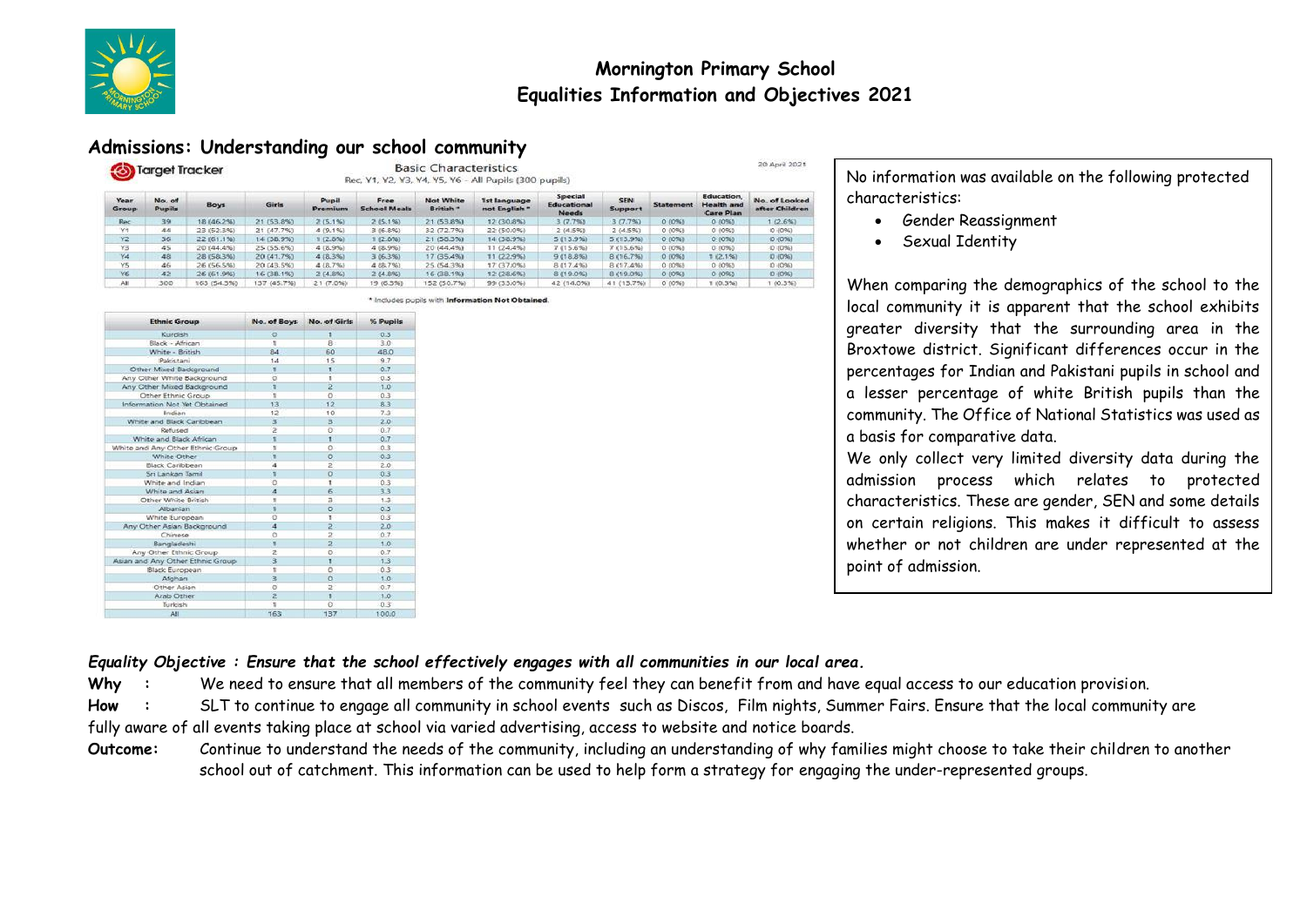### **Attainment**

*Equality Objective : To explore and understand barriers to learning fully so that the school can work on narrowing the gap.*

- **Why :** School statistics bear out the findings of national statistics where girls out perform boys at Key Stage 2 English. Ensure that pupils with SEN continue to make good progress and raise attainment.
- **How :** Monitor and evaluate the impact of current methods that have been introduce via the School Development Plan, these include individualised programmes, local and national initiatives including the impact measures involved with the developed use of Pupil Premium payments. Explore the best practise in schools locally and nationally.
- **Outcome:** Use information gathered to develop projects further an ensure impact directly for pupils. Although there will be a particular focus on boys to narrow this gap, all programmes will be extended to all pupils.

## **Attendance**

*Equality Objective : To explore and understand the reasons for absence and what support can be given to individual pupils to improve attendance rates.*

- Why : School attendance figures show that White British and Pakistani pupils on roll have higher absentee levels than that of their peers.
- How : Consult with the individual families that this impacts upon. Ensure that parents/carers are aware and understand the impact of absenteeism on their child's learning via newsletters, website and individual meetings and structured conversations. AFA targets to be sued to support attendance. Identify best practise from other schools and Local Authorities with similar issues. Access support for the school and families from the Targeted Support Team and school's parent support worker.

We will of course continue to apply reasonable adjustment taking into account the needs of some children and families with family overseas.

# **Prejudice Related Incidents**

### *Equality Objective : Raise awareness and promote positive attitudes towards alternative lifestyles and lessen the chances of words being used in a negative way.*

- Why : Our school has a diverse population and needs to co-exist in an appreciate environment. It is important that the pupils understand the range of cultures in the world. This involves breaking down barriers that could be linked to any of the protected characteristics referred to in the Equality Act 2012.
- **How :** Ensure that the Inquiry Curriculum addresses a varied range of circumstances to build knowledge, appreciation and respect. Access to materials in class and in the school library which represent a range of family backgrounds and circumstances. Using the One Decision

Programme in Y1,2,5,6 the children will experience a range of scenarios and have modelled and moderated responses shared with them.

**Outcome:** To raise awareness of the protected characteristics and to reduce the number of prejudice related incidents.